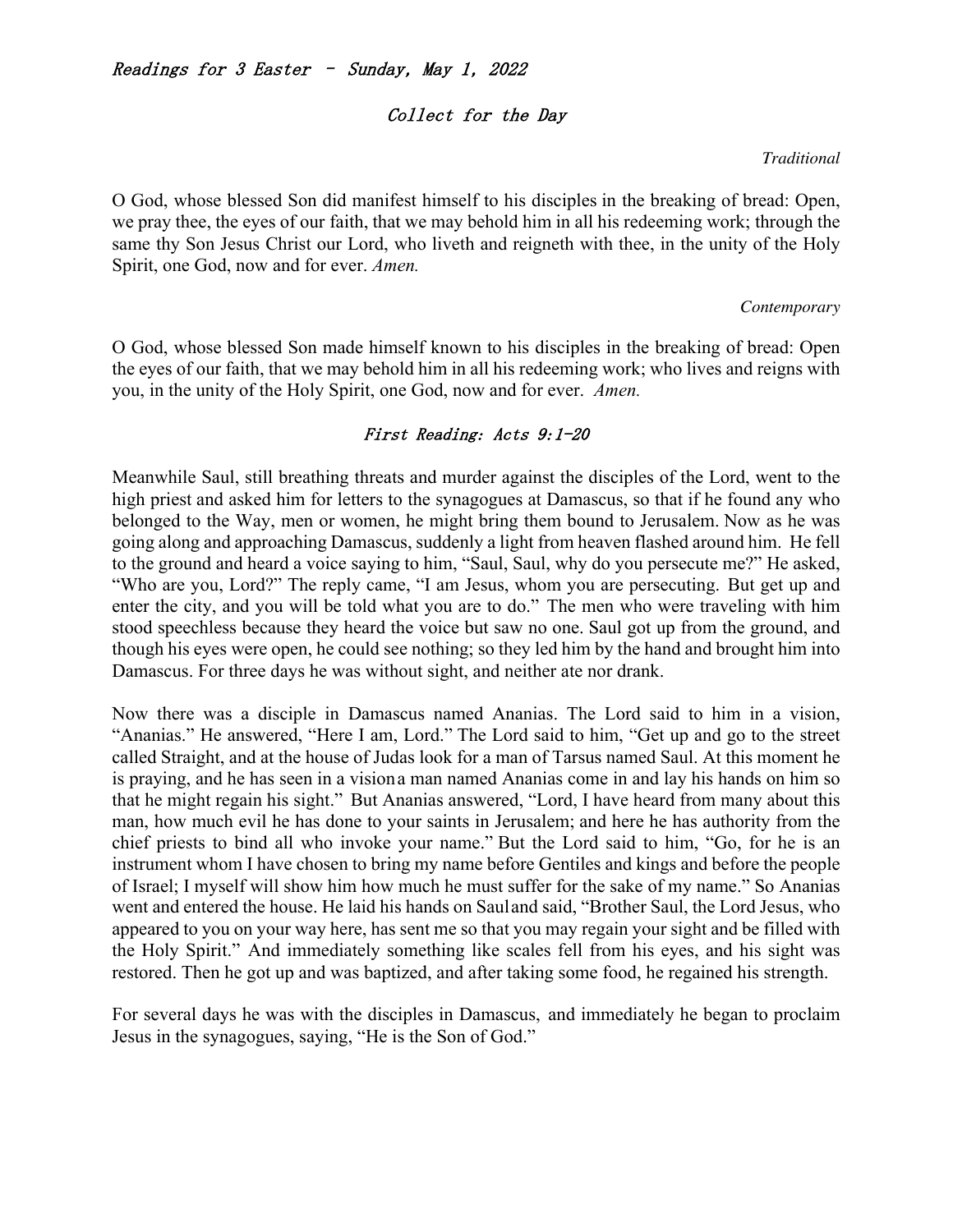- 1 I will exalt you, O LORD, because you have lifted me up \* and have not let my enemies triumph over me.
- 2 O LORD my God, I cried out to you, \* and you restored me to health.
- 3 You brought me up, O LORD, from the dead; \* you restored my life as I was going down to the grave.
- 4 Sing to the LORD, you servants of his; \*give thanks for the remembrance of his holiness.
- 5 For his wrath endures but the twinkling of an eye, \* his favor for a lifetime.
- 6 Weeping may spend the night, \* but joy comes in the morning.
- 7 While I felt secure, I said, "I shall never be disturbed. \* You, LORD, with your favor, made me as strong as the mountains."
- 8 Then you hid your face, \* and I was filled with fear.
- 9 I cried to you, O LORD; \* I pleaded with the Lord, saying,
- 10 "What profit is there in my blood, if I go down to the Pit? \* will the dust praise you or declare your faithfulness?
- 11 Hear, O LORD, and have mercy upon me; \* O LORD, be my helper."
- 12 You have turned my wailing into dancing; \* you have put off my sack-cloth and clothed me with joy.
- 13 Therefore my heart sings to you without ceasing; \* O LORD my God, I will give you thanks for ever.

## Second Reading: Revelation 5:11-14

Then I looked, and I heard the voice of many angels surrounding the throne and the living creatures and the elders; they numbered myriads of myriads and thousands of thousands, singing with full voice, "Worthy is the Lamb that was slaughtered to receive power and wealth and wisdom and might and honor and glory and blessing!" Then I heard every creature in heaven and on earth and under the earth and in the sea, and all that is in them, singing, "To the one seated on the throne and to the Lamb be blessing and honor and glory and might forever and ever!" And the four living creatures said, "Amen!" And the elders fell down and worshiped.)